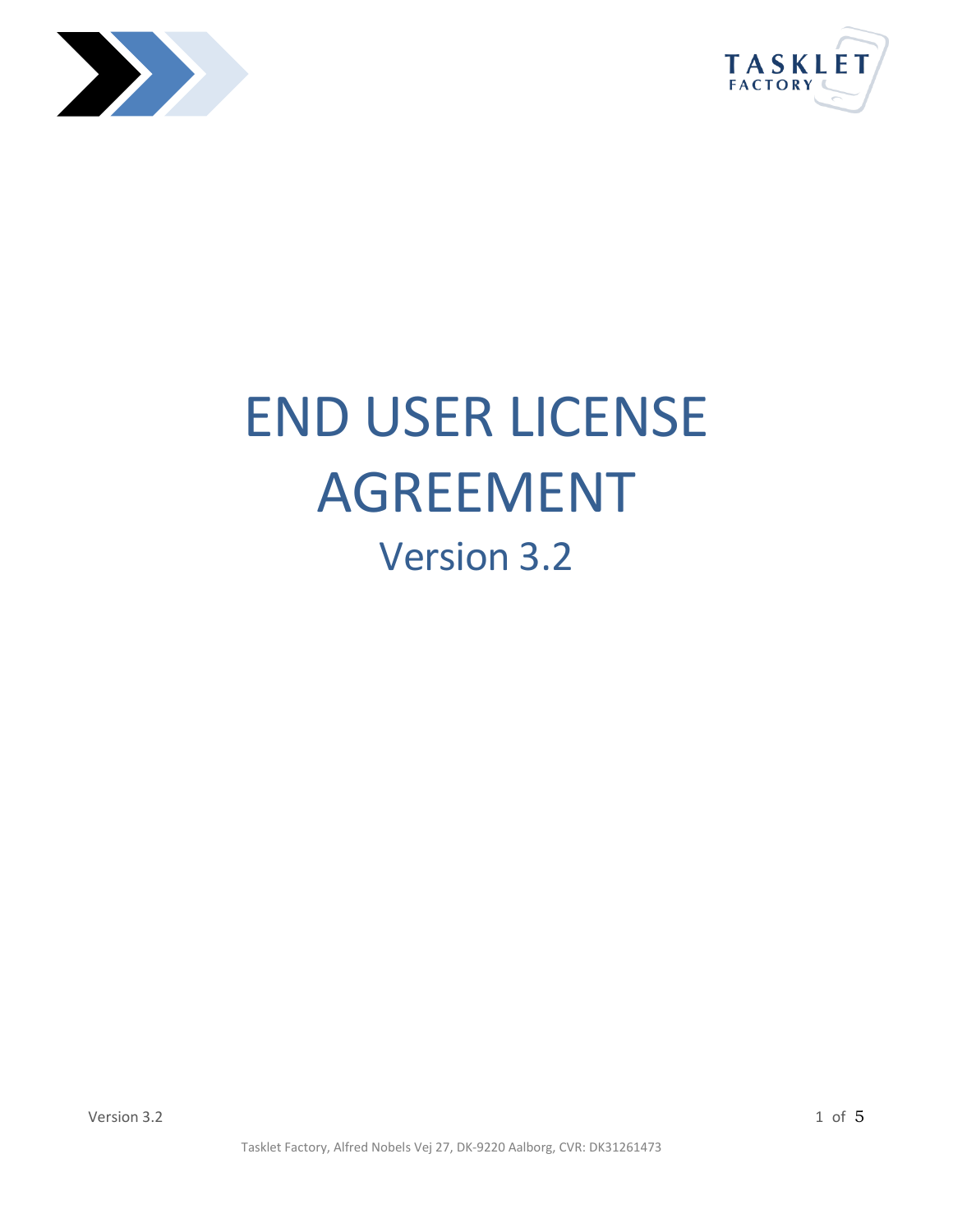



### THE LICENSE

The Licensor is the sole and exclusive owner of the Tasklet Factory Mobile WMS device and server software (in the following named "Software") When purchasing the Software, The Licensor grants the Licensee a non-exclusive and non-transferable right to use the software installed on only one specific MBS License at any time, all as specified in this agreement. The license is issued for an indefinite period of time.

The Software is a standard product. It is the sole responsibility of the Licensee to ensure that the Software, the features of the Software and the documentation fulfill the Licensee's requirements.

The terms and conditions of this License Agreement are applicable to the Software and all related documentation and further upgrades.

# ISSUE AND USE OF THE SOFTWARE

The Licensor will issue one copy of the Software to the Licensee, for the use at the specified location and by the specified number of mobile devices.

The Software can only be used on mobile devices verified by the Licensor. See our latest version of Hardware Requirements List.

The Software can only be used to store, modify or show the data of the Licensee. Any third party use of the Software is not permitted, i.e. the Licensee will not grant the Software and the use of it, for the third party's own data.

### LICENSING

The Licensor is entitled to monitor and inspect the use of the Software to verify the Licensee's compliance with the terms and conditions of this agreement.

# COPYING THE SOFTWARE

The Licensee accepts not to copy the Software other than for normal system operation. For archival, back-up, development and test purposes copies can be taken. Any copies made, are subject to the terms and conditions of this License Agreement.

The Licensee must at all times maintain accurate and up to date records of the number and location of all copies of the software.

# DISSEMBLING, DECOMPILATION OR REVERSE ENGINEERING

The Licensee undertakes not to dissemble, decompile or reverse engineer the Software. In any other way or extent than if it is essential to do so in order to achieve interoperability of the software and ONLY to the extent that such operations are permitted according to mandatory legislation and the Licensee shall comply with that regulation in that respect. And provided that the information obtained by the Licensee during such decompilation is only used for permitted purpose and is not disclosed or communicated to any third party to whom it is not necessary to disclose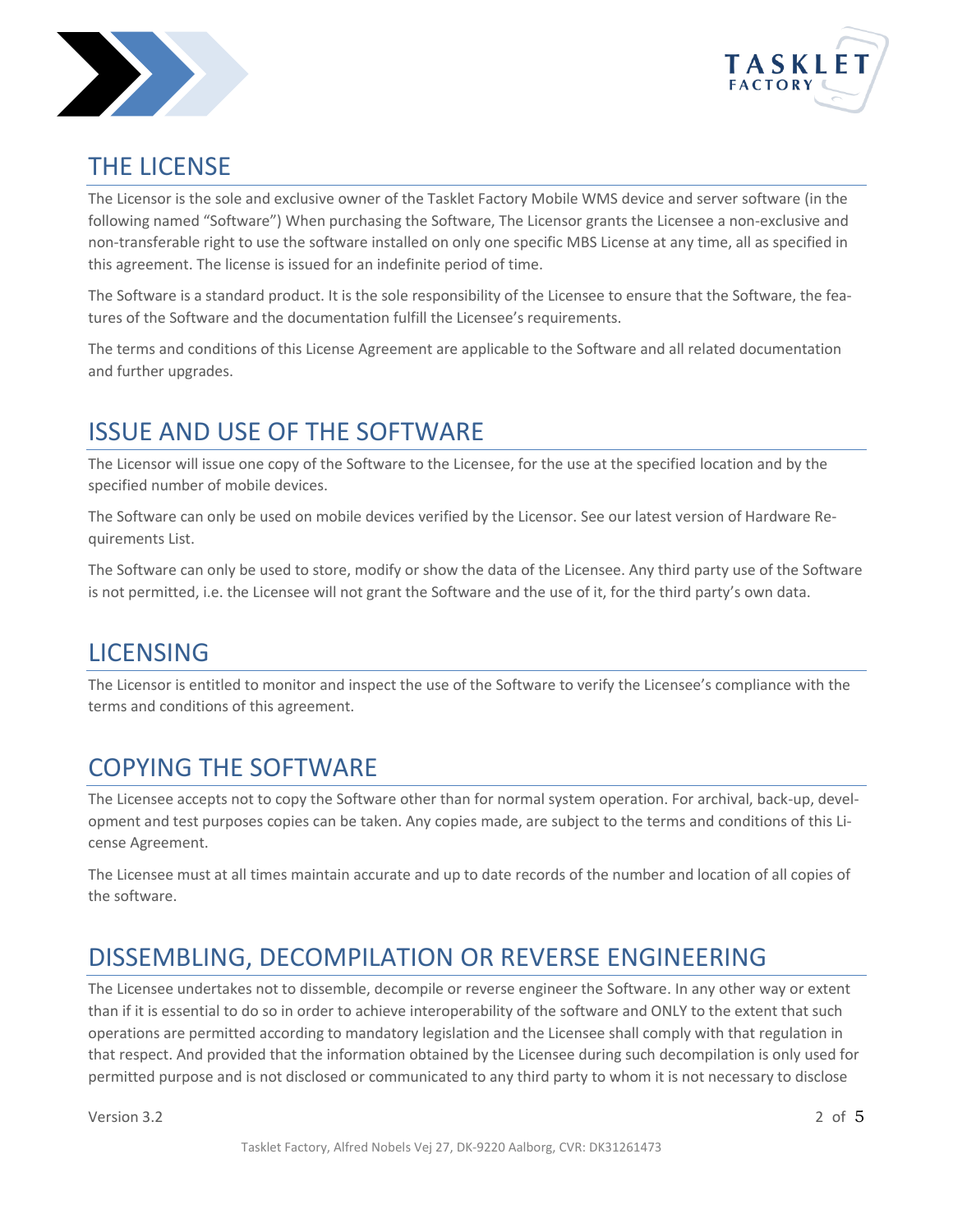



or communicate such information without the Licensors prior written consent and is not used to create any software which is substantially similar to the expression of the software, nor used in any manner which could be restricted by copyright.

### UPGRADES

The Licensee can obtain standard upgrades (new releases, hot fixes, service packs) for the Software by signing a Software Maintenance Agreement. The Software Maintenance Agreement is mandatory for the first year after signing this License Agreement. The Licensor cannot guarantee that the Licensee can make any full use of all the upgrades. If the Software Maintenance Agreement is terminated by the Licensee, the Licensee hereby accepts not to use any hot fixes, service packs, releases, upgrades etc. released to the Software after the termination and until a new Software Maintenance Agreement has been signed.

# COPYRIGHTS, TRADE MARKS, OTHER INTELLECTUAL PROPERTY RIGHTS AND USE OF LICENSORS NAME

Each and any right to the Software belongs to the Licensor. The Licensee only obtains a limited, non-exclusive and non-transferable right to use the Software in connection with the running of the Licensee's usual day-to-day business. The same applies for any customized software provided for by Licensor to the individual needs of the Licensee. The Software can thus not be sold, transferred, given away or in any way be passed to another use or owner. However, The Software can be included as a part of a wholly or partly business transfer.

The Licensee acknowledges that any and all of the copyright, trademarks, trade names and other intellectual property rights subsisting in or uses in connection with the Software including all documentation and manuals relating hereto, are and shall remain the sole property of the Licensor and related parties with regards to copyright, trademarks and other intellectual property rights. The Licensee shall not during or at any time after the termination of this License Agreement in any way question or dispute the title by the Licensor thereof.

Licensee agree that Licensor may use Licensee's name in lists, presentations, webpages and displays used by Licensor which generally describe its customers.

# LIMITED WARRANTY AND LIABILITY

The Licensor shall not be liable to the Licensee for any loss or damage whatsoever or however caused arising directly or indirectly in connection with this License Agreement, the Software, its use or otherwise.

The Licensor expressly excludes liability for any indirect, special, incidental or consequential loss or damage that may arise in respect of the Software, its use or in respect of equipment property, or for loss of profit, business revenue, data, goodwill or anticipated savings.

In the event that any exclusion contained in this License Agreement shall be held to be invalid for any reason, and the Licensor becomes liable for loss or damage that may lawfully be limited, such liability shall be limited to the actual license fee paid by the Licensee.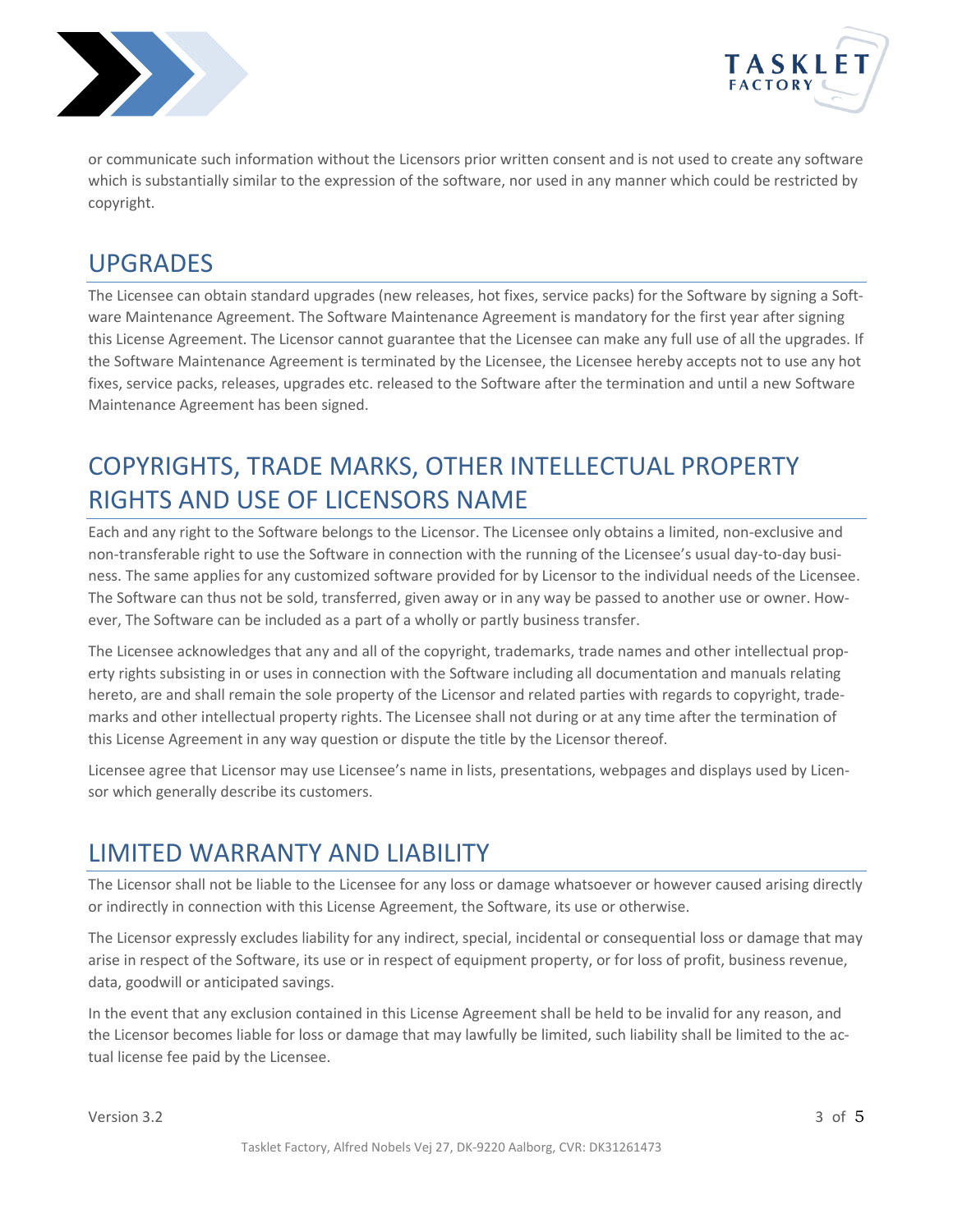



In the event that the Licensee discovers a material error which substantially affects the Licensee's use of the Software, and the Licensee notifies the Licensor (in writing) of the error within 30 days from delivery, the Licensor shall use all reasonable endeavors to correct by patch or new release (at its option) that part of the Software which does not comply, or (at its option) reimburse Licensee the paid license fees paid regarding the Software. These are the sole remedies of Licensee and are PROVIDED THAT such non-compliance has not been caused by any modification, variation or addition to the Software not performed by the Licensor or caused by its incorrect use, abuse or corruption of the Software or by use of the Software with other software or on equipment with which it is incompatible.

It is a precondition for any liability by the Licensor for errors in the Software that the error can be recreated in a test environment by the Licensor.

In all and any event, no matter any degree of negligence, Licensors total aggregated liability for loss or damage, arising out of or in connection with this License Agreement or the use or performance of the Software, shall not exceed the amount of the actual license fee paid by the Licensee regarding the Software.

#### **WHERE ANY LIABILITY HAS BEEN LIMITED IN THIS LICENSE AGREEMENT, THE LIMITATIONS SHALL HAVE MAXI-MUM EFFECT PERMITTED BY APPLICABLE LAW**.

### FORCE MAJEURE

None of the parties shall be held liable for any damages arising by the other party being delayed, hindered or prevented in the performance of its obligations under this License Agreement all caused by directly or indirectly consequences or other Force Majeure situations. Force Majeure situations includes war (declared or undeclared), mobilization, terrorism, catastrophes of the nature, strikes, lock-out, damage to production plant, import and export regulations, fire and any other unforeseeable circumstances beyond the control of the parties concerned.

### **TERMINATION**

This License Agreement is entered into for an indefinite period. The Licensee has the right to terminate this License Agreement upon one (1) month prior written notice to the Licensor. The termination does not grant the Licensee any right to any refunds of the paid license fee whatsoever upon termination of the License Agreement.

The Licensor can terminate this License Agreement with immediate effect if the Licensee breaches this License Agreement. The termination must be done in writing.

In case of termination of this License Agreement, the Licensee shall promptly erase and delete the Software and any copies thereof and promptly cease the utilization of the Software.

The Licensor can claim damages and pursue all other remedies according to applicable law.

### ASSIGNMENT

The Licensor can transfer or assign all rights or obligations under this License Agreement to another entity in the Licensor's Group without the prior consent of the Licensee.

The Licensee will not sell, distribute, rent, lend or transfer/assign the updates or the right to receive the updates to any party without the prior written consent of the Licensor.